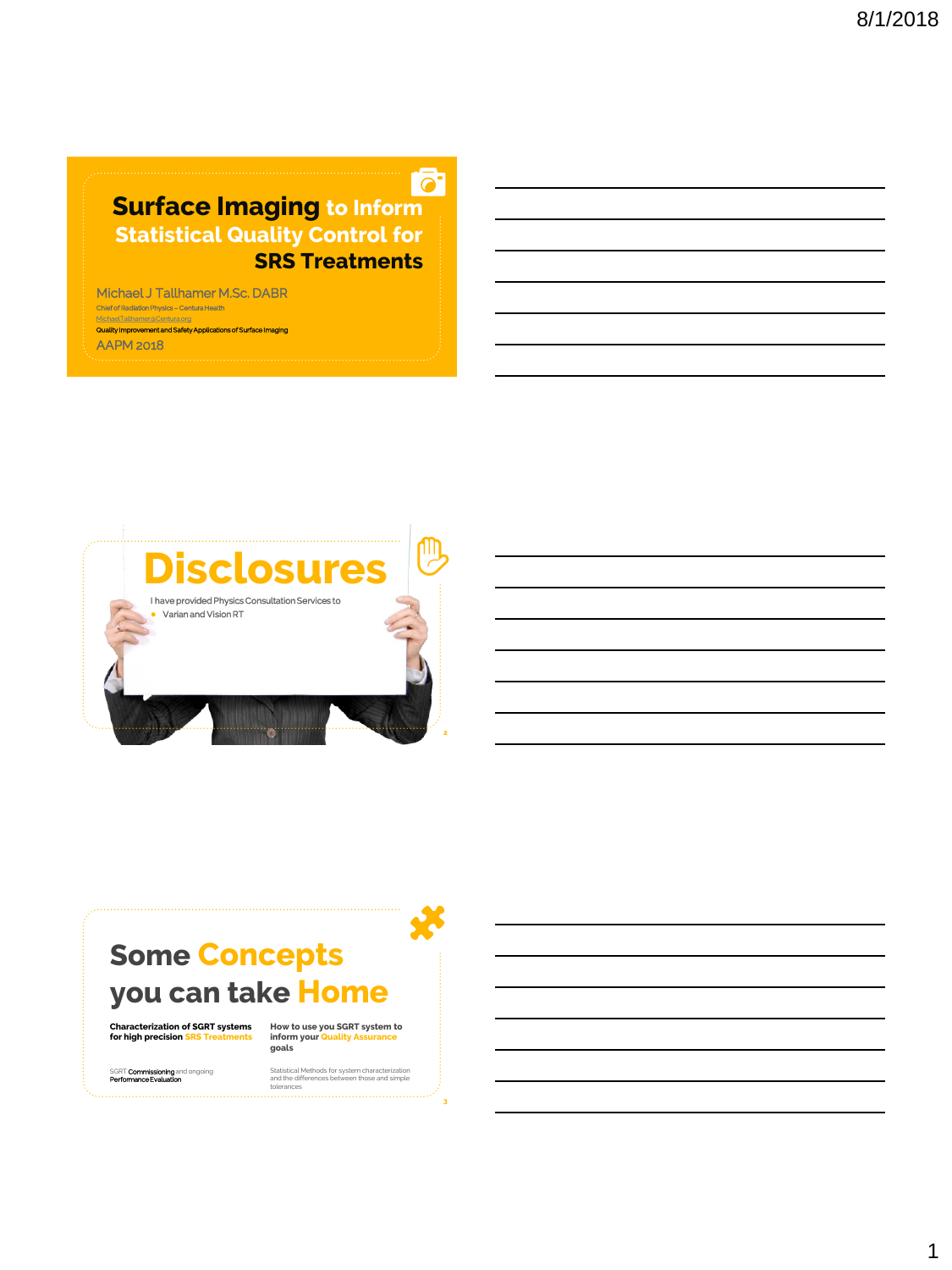

|  |  | <u> 1989 - Johann Stoff, deutscher Stoff, der Stoff, der Stoff, der Stoff, der Stoff, der Stoff, der Stoff, der S</u> |
|--|--|-----------------------------------------------------------------------------------------------------------------------|
|  |  | <u> 1989 - Johann Barn, amerikan bernama di sebagai bernama di sebagai bernama di sebagai bernama di sebagai ber</u>  |
|  |  | <u> 1989 - Johann Stoff, deutscher Stoffen und der Stoffen und der Stoffen und der Stoffen und der Stoffen und de</u> |
|  |  | <u> 1989 - Johann Stoff, deutscher Stoff, der Stoff, der Stoff, der Stoff, der Stoff, der Stoff, der Stoff, der S</u> |
|  |  | <u> 1989 - Johann Barn, amerikan bernama di sebagai bernama di sebagai bernama di sebagai bernama di sebagai ber</u>  |
|  |  | 的,我们也不会有一个人的事情。""我们的人们,我们也不会有一个人的人,我们也不会有一个人的人,我们也不会有一个人的人,我们也不会有一个人的人,我们也不会有一个人                                      |
|  |  |                                                                                                                       |



#### **"**

The goal is to turn data into information and information into insight

> *-Carly Fiorina, Former CEO of HP*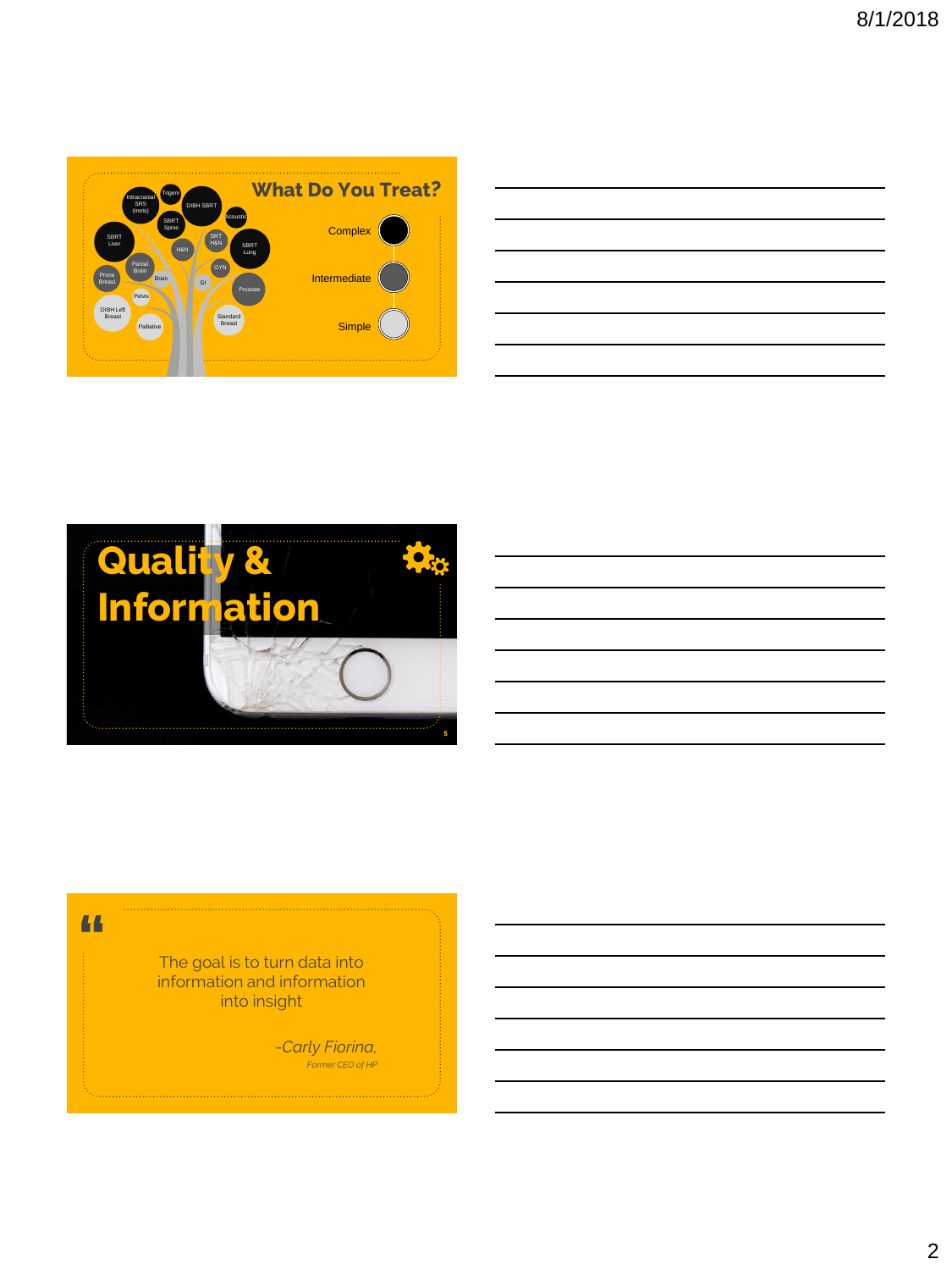

| the control of the control of the control of the control of the control of the control of the control of the control of the control of the control of the control of the control of the control of the control of the control |  |  |  |
|-------------------------------------------------------------------------------------------------------------------------------------------------------------------------------------------------------------------------------|--|--|--|
|                                                                                                                                                                                                                               |  |  |  |
|                                                                                                                                                                                                                               |  |  |  |
|                                                                                                                                                                                                                               |  |  |  |
|                                                                                                                                                                                                                               |  |  |  |
|                                                                                                                                                                                                                               |  |  |  |



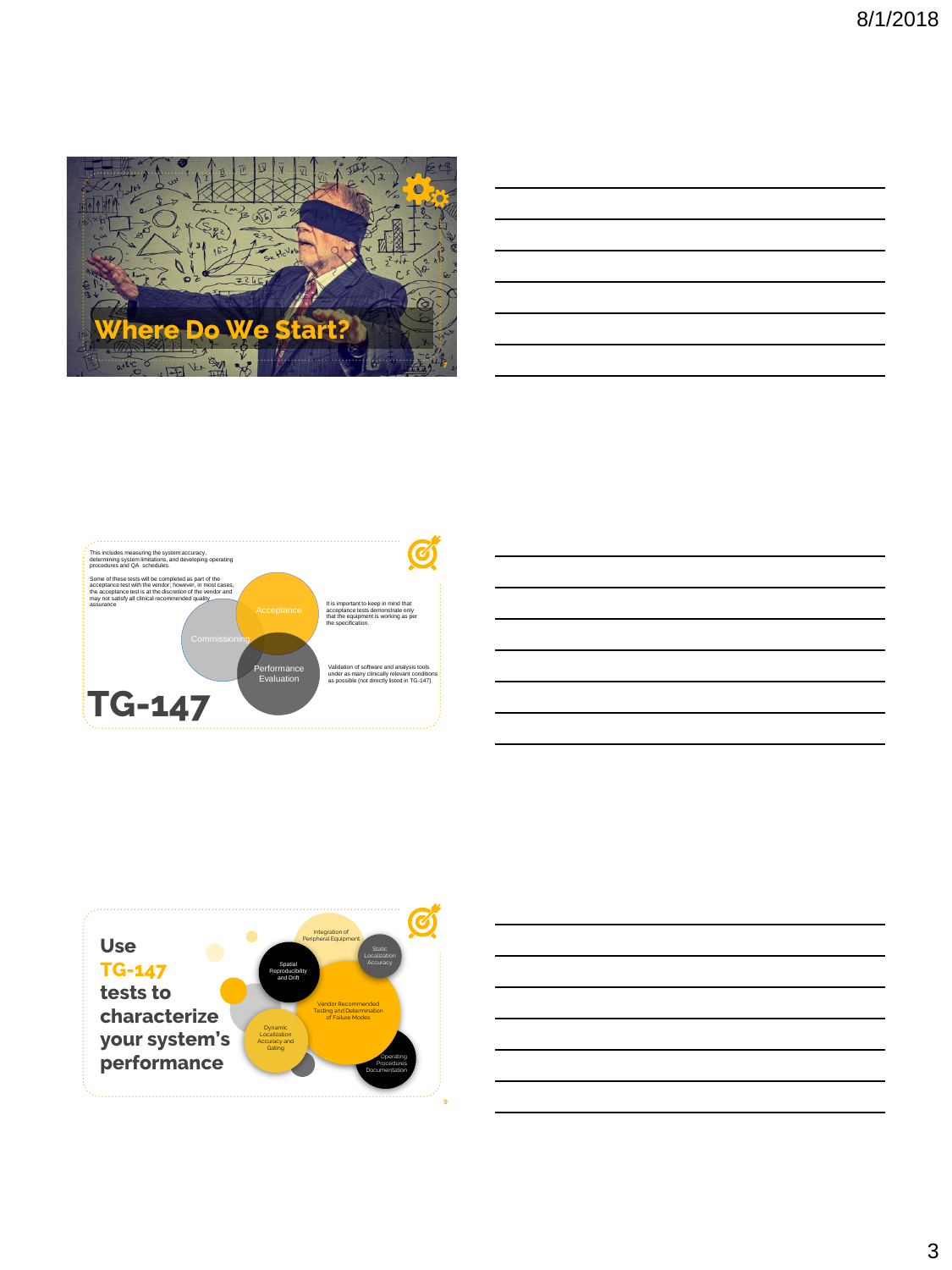



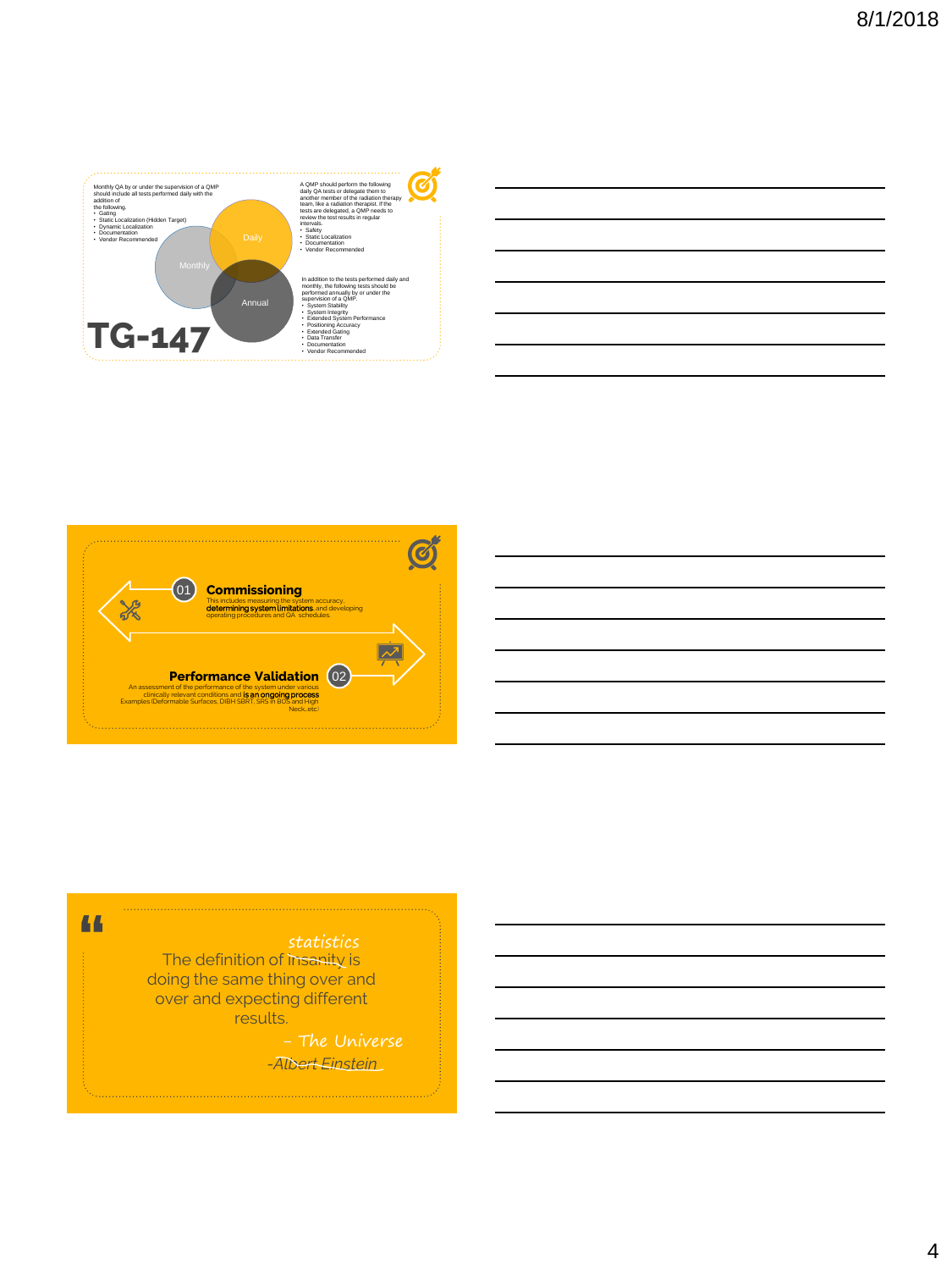### SGRT as an Observer Based Pattern

Computer vision systems are widely used in other fields / disciplines as part of a quality control systems to gather and process large amounts of data

SGRT systems are no different and can be used to direct and further refine your treatment delivery and quality management process.





**SE** 

15

### Statistical Process Control

(Walter A. Shewhart and W. Edwards Deming)

#### SPC in Radiation Oncology

- Has been shown to identify systematic change in a process where standard deviation methods or the use of established industry standards cannot
- Using SPC control charts allows one to evaluate a system in an objective and quantifiable manner
- Control limits are constructed in a way that de-emphasizes random variation in the data
- Pawiricki T, Whisker M, Boyer A.L Statistical process control for radiotherapy quality assurance, Med Phys, 2005, tot. 23 (pg. 2777-89)<br>• Breen S-L, Moseley D-J, Zhang B, et al. Statistical process control for IMRT dosim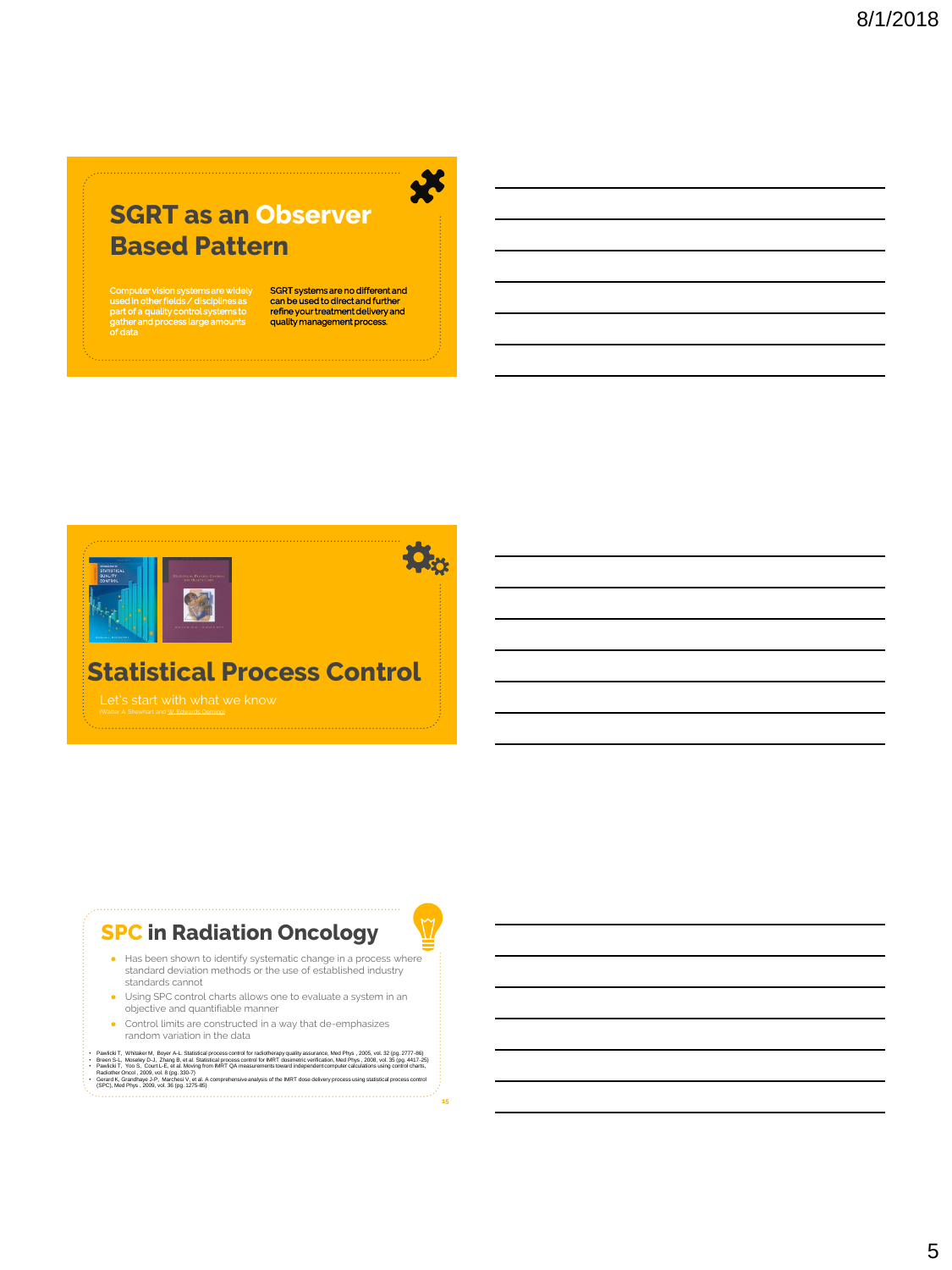





#### Using SGRT to Determine Margin and Tolerances

- SGRT can and has been used to determine systematic and random errors for interfraction positioning and intrafraction motion allowing for statistically derived planning margins
- Statistical evaluation of the SGRT system output for various treatment sites and techniques can help drive quality by using properly computed control limits in an effort to limit both Type I and Type II errors

```
• Gierga DP, Turcotte JC, Tong LW, Chen YL, DeLaney TF. Analysis of setup uncertainties for extremity sarcoma patients 
using surface imaging., Pract Radiat Oncol. 2014 Jul-Aug;4(4):261-6
```
18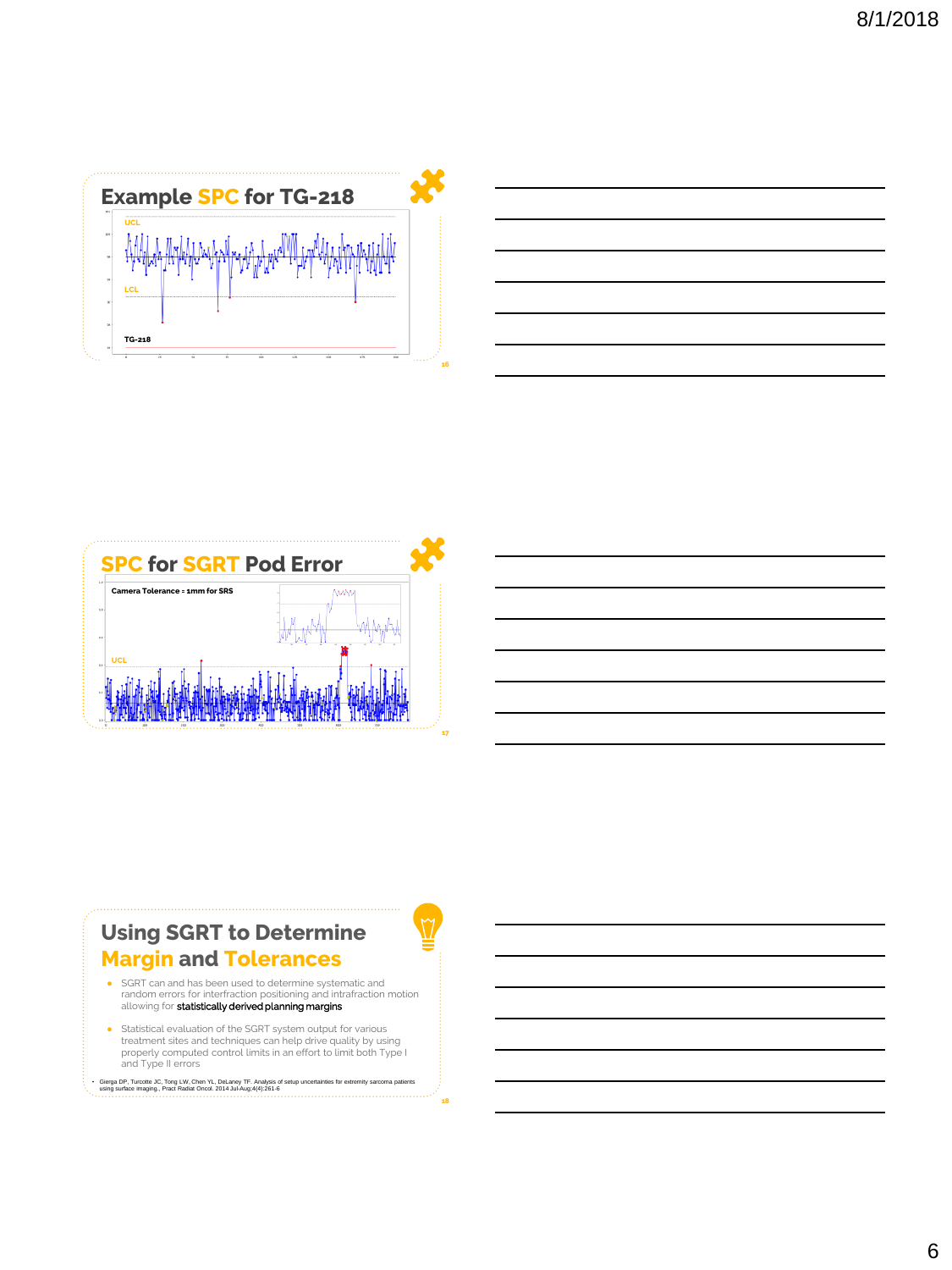



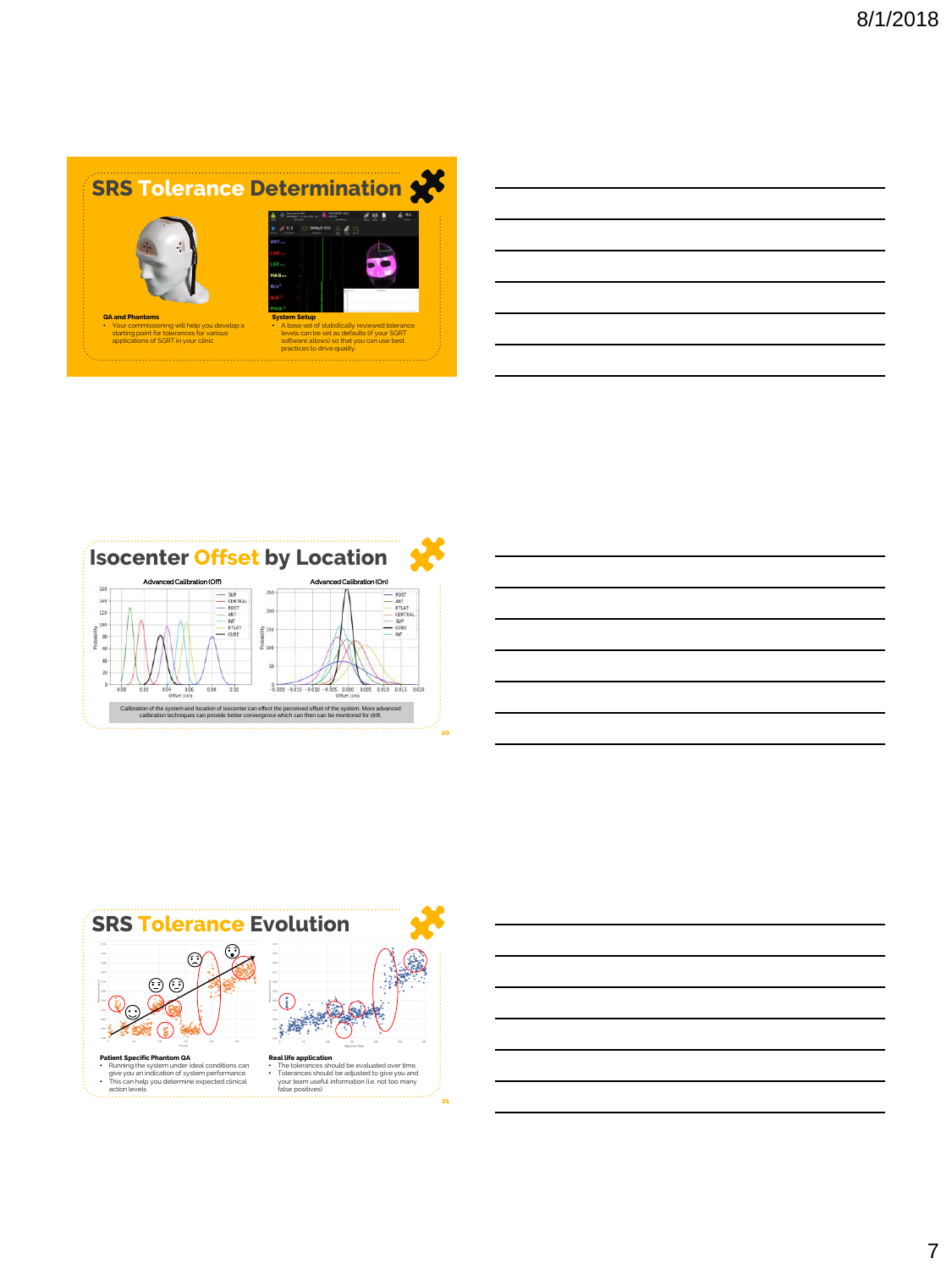







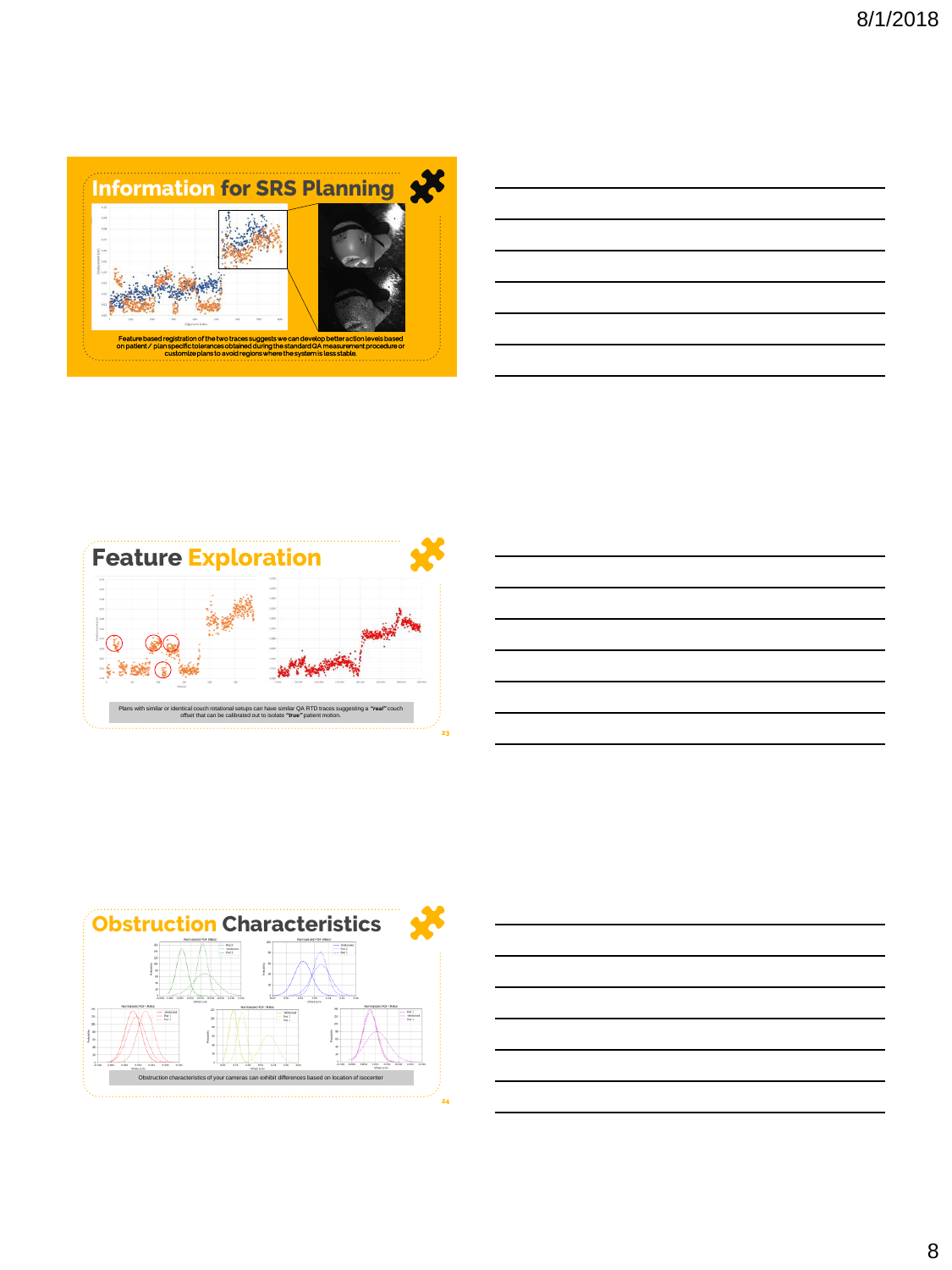

# Two Quick SRS **Concepts**

#### Couch Walk

My reported couch walkout doesn't match between my radiographic images and my SGRT system.

#### Winston-Lutz

What does my Winston-Lutz really tell me and is it a real measure of my treatment accuracy?

26



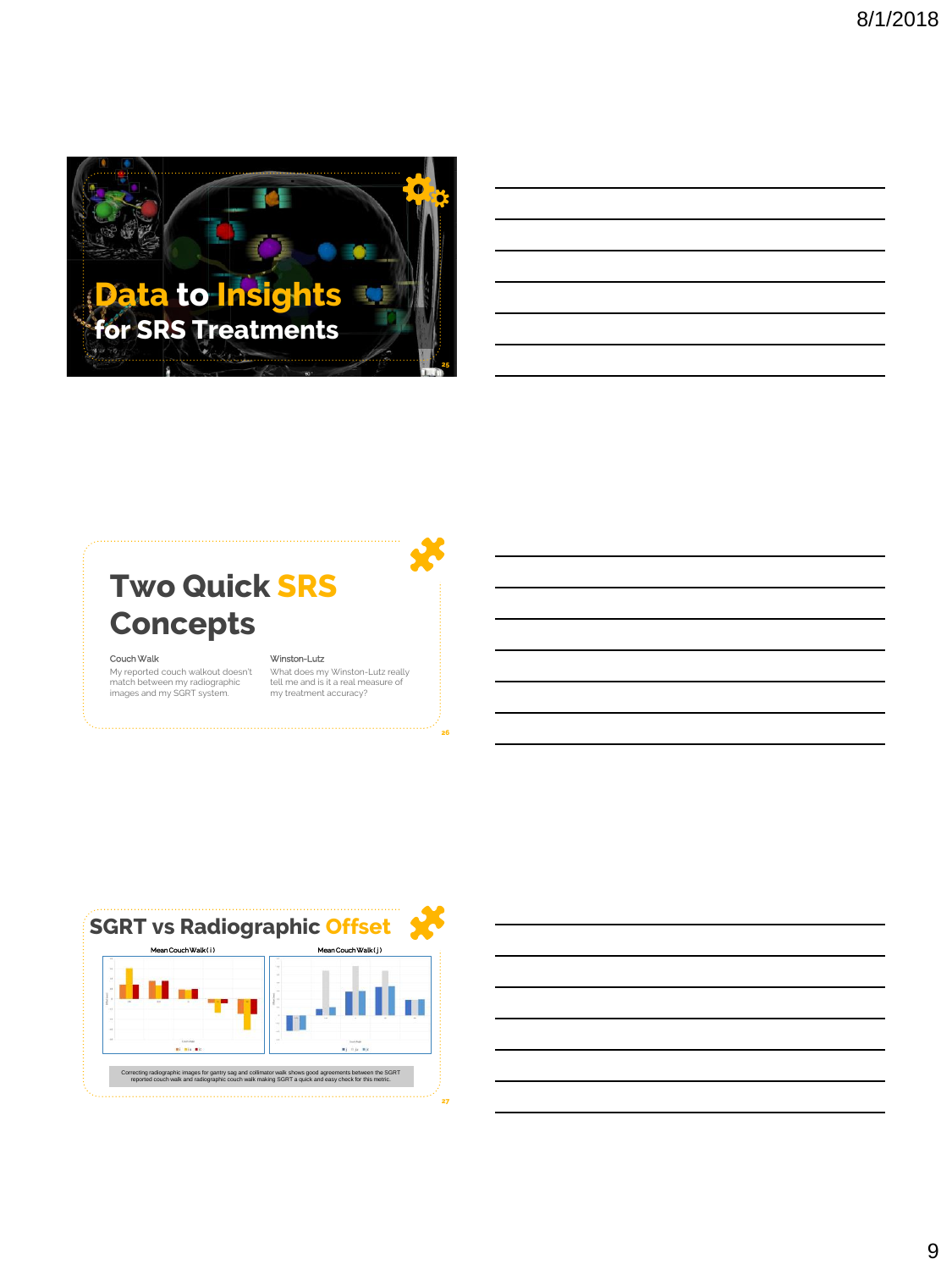|                                                                                            |                                                |                                                                                 | <b>SRS Information for Planning</b> |       |       |
|--------------------------------------------------------------------------------------------|------------------------------------------------|---------------------------------------------------------------------------------|-------------------------------------|-------|-------|
|                                                                                            | 1.0                                            | 1.1                                                                             | 1.2                                 | 1.3   | 1.4   |
|                                                                                            | 0.913                                          | 0.904                                                                           | 0.895                               | 0.887 | 0.878 |
|                                                                                            | 0.908<br>2.1                                   | 0.899                                                                           | 0.890                               | 0.881 | 0.872 |
|                                                                                            | 0.904<br>2.2                                   | 0.895                                                                           | 0.885                               | 0.875 | 0.866 |
|                                                                                            | 2.3<br>0.900                                   | 0.890                                                                           | 0.880                               | 0.870 | 0.860 |
|                                                                                            | 2.4<br>0.895                                   | 0.885                                                                           | 0.875                               | 0.864 | 0.854 |
|                                                                                            | 0.891<br>2.5                                   | 0.880                                                                           | 0.869                               | 0.859 | 0.848 |
|                                                                                            | 0.887<br>2.6                                   | 0.875                                                                           | 0.864                               | 0.853 | 0.842 |
|                                                                                            | 0.882<br>2.7                                   | 0.871                                                                           | 0.859                               | 0.847 | 0.836 |
|                                                                                            | 0.878<br>2.8                                   | 0.866                                                                           | 0.854                               | 0.842 | 0.830 |
|                                                                                            | 0.874                                          | 0.861                                                                           | 0.849                               | 0.836 | 0.824 |
|                                                                                            | 0.869                                          | 0.856                                                                           | 0.843                               | 0.831 | 0.818 |
| Multiple Mets Single Isocenter Validation                                                  | Calculated Uncertainties vs System Performance |                                                                                 |                                     |       |       |
| Very small rotational uncertainties can result in large                                    |                                                | The system's performance under standard metrics                                 |                                     |       |       |
| displacements of the dose relative to the targets if<br>the distance to isocenter is large | ٠                                              | like WI are hard to determine<br>The SGRT system should be evaluated end-to-end |                                     |       |       |
| For small tumors this is a real issue.                                                     |                                                | and in light of other mechanical limitations and                                |                                     |       |       |
|                                                                                            |                                                | uncertainties that may exist on the machine.                                    |                                     |       |       |

| __ |  |  |
|----|--|--|
|    |  |  |
|    |  |  |
|    |  |  |
|    |  |  |
|    |  |  |
|    |  |  |